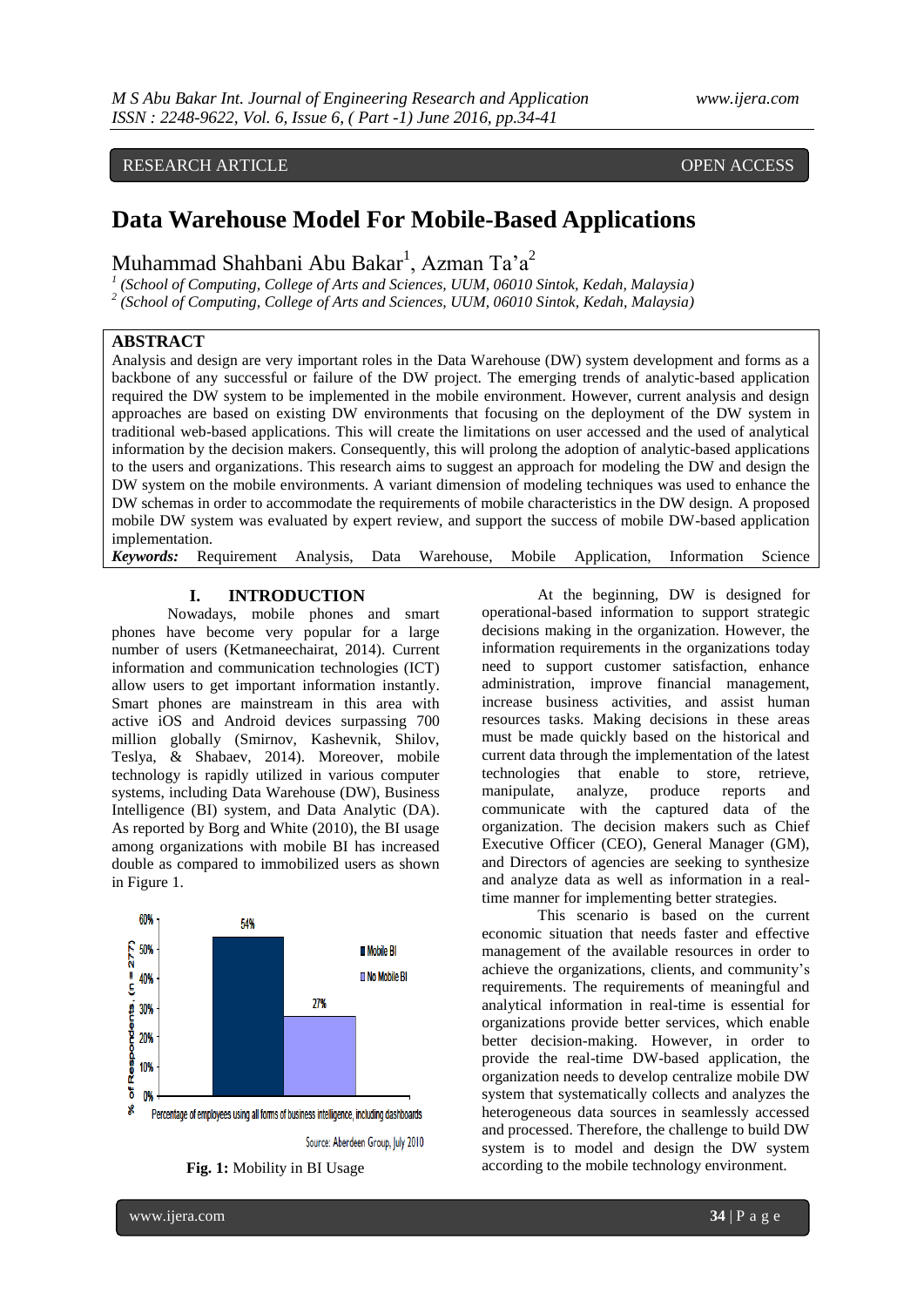Nowadays, several methods for designing mobile applications have been used by developers. However, most of the methods focus on the operational-based applications. Thus, a new proper and systematic method is required in modeling and designing the mobile DW system according to the users and organization requirements. The method should be able to accommodate with the mobility characteristics, which is concerned about the availability of DW at any place, any time, and any device. Moreover, the method must be able to extend to other kinds of mobile applications.

#### **I. THE PROBLEM**

DW systems have been used mainly to support decision making. These days, the decisionsupport systems (DSS) were developed based on DW to provide strategic information for analysis, behold trends, and monitoring performance (Ponniah, 2010; Shahbani & Shiratuddin, 2011). However, traditional DW is passive, historical-based data, batch-processing, and not real-time. The current trend for DSS required new DW model to support analytical decision making. It needs to extract from heterogeneous data sources for providing online and real-time data analytics. Indeed, the attention given to the DW systems is focused on the mobile-based application that supports the new system environment.

In the new report by Forrester, a mobile DW-based application will be the norm in most organizations (Evelson & Yakkundi, 2012). Knowledge workers will make decisions at any places and anytime. Furthermore, vendors will respond with more features for multiple visual query methods such as GPS analytics and integration with enterprise mobile ERP applications. Meantime, various platforms, portal, social functionality and other tools will be increased and integrated into a user friendly system called information workplaces. As anticipated by Information Systems Audit and Control Association (ISACA), the uses of mobile devices are to access and deal with data is increased for the coming year. Moreover, this was a top trend in the Information Technology (IT) field, which is the consumerization of IT and the proliferation of mobile BI (Kern, 2012). One of the major problems that need to consider is how to spread and share the analytical information from the related agencies to the farmers and support the farmers with the right and accurate information for decision making. This paper aims to model and design the mobile DW system to support the implementation of portable Paddy Management System (PMS) for benefiting the farmers.

### **II. MOBILE DATA WAREHOUSE**

The question is whether the DW systems can be modeled and designed from the perspectives of mobile environments need to be explored, and presented the design process for mobile DW systematically. Importantly, the design method will be based on the existing DW modeling (i.e. Dimension Modeling) in order to maintain the consistency of the model throughout the design process. Moreover, the Dimension Modeling (DM) was proven to be successful used in building DW systems since 1996 (Kimball, 1996; Rizzi, 2007), and most of the new methods are based on the DM paradigm. The concepts of fact, dimension, and measure in DM paradigm will be organized with mobile characteristics in introducing the method for DW design.

Generally, any software systems that support mobility is orchestrated into two distinct types of hosts: mobile and fixed hosts (i.e., base stations) (Pitoura and Bhargava, 1994). Mobile hosts have limited computing power, memory, hard disk, and display screen due to their small size and weight (e.g., iPhone, Palm Top, Tablet). The characteristics of the mobile hosts that normally operate in wireless connectivity are identified as low bandwidth, always disconnected, still expensive, small size, small display, limited battery power, easy to lose, and so on. These mobile characteristics should be taken into DW design and implementation.

For example, to access and analyze the heterogeneous data sources, disconnected scenario will be aroused. This will cause an error-prone in the results and produced inconsistent information to the users. Instead of resolving on a physical part (e.g., increase wireless signal or bandwidth size), the design of the DW structure should be able to capture the intermediate results, and finally consolidated or migrated at the available connection. This will be explored and proposed the workable design method to overcome these problems.

Mobile DW made sense in the most specific scenarios such as sales representatives want to promote their business to the prospect client. In the competitive business rival, the sales representatives need to meet client face-to-face and presented the real information at the real-time. With the minimal processing capabilities of the mobile devices (e.g., mobile phone) and prevent to perform deep analytics, a simple set of extracting data from mobile DW is enough to provide the required information. Importantly, the consistency and reliability of the information are controlled by DW structured. A mobile DW is designed to meet business needs that consistent and reliable as accessed by the desktop PC or fixed hosts. Moreover, by supporting the appropriate mobile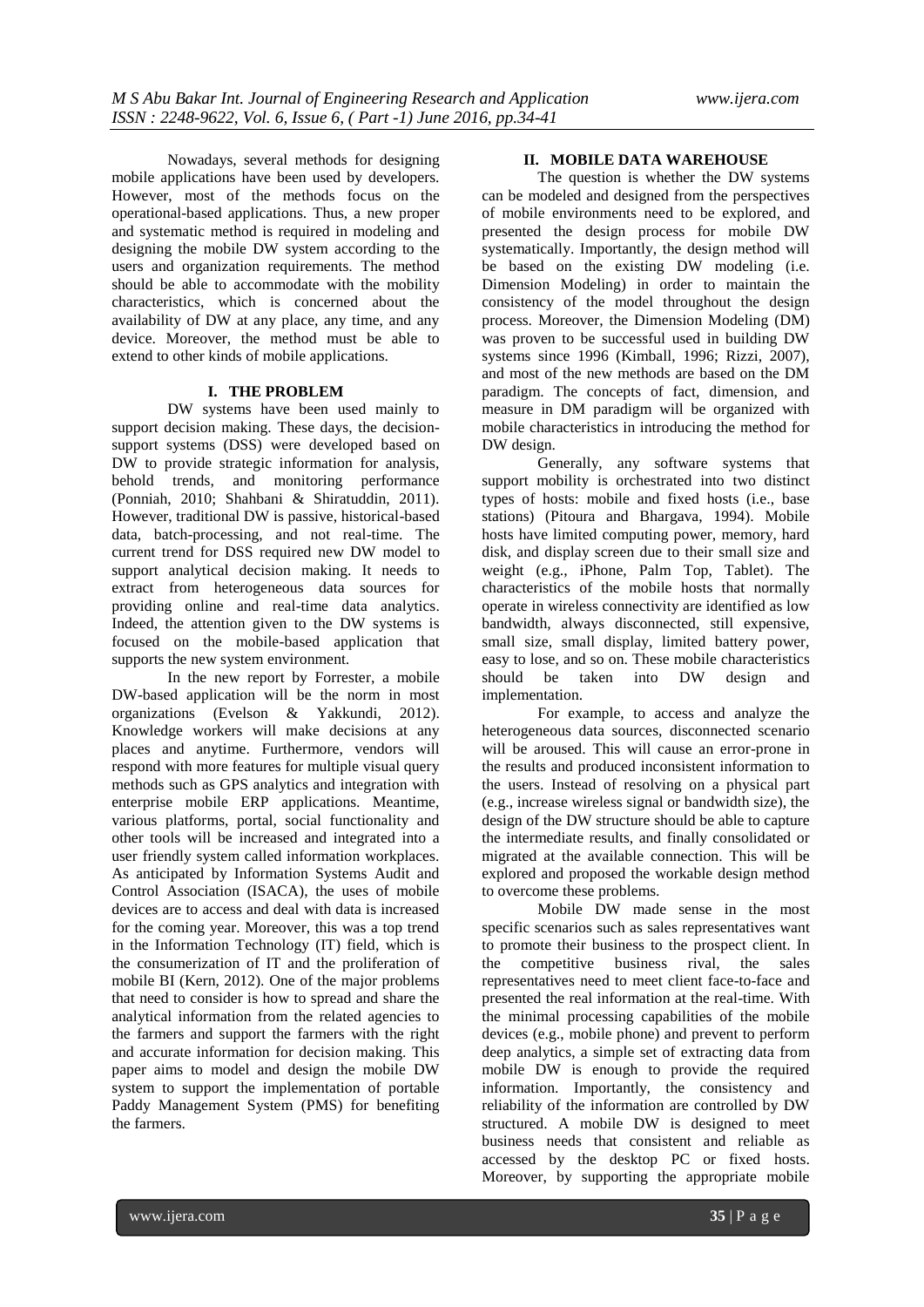tools or platforms, the development of the mobile DW applications is going to be demanding for the DW developer.

This research is to define user requirements for mobile DW systems and propose a method to design the system in mobile environments. The designing of a system will be translated into a prototype mobile DW system, which is developed within the telecommunication domain. To ensure best performances of the mobile DW systems, feedbacks from the users will be evaluated. The adjustment will be made for a mobile DW design that fits into the requirements of the users.

The proposed architecture for mobile DW implementation is shown in Figure 2, which is comprised of the relationships between eight main activities in mobile DW system development.



**Fig. 2:** Mobile DW Architecture

All the relationships represent the process within the development, which is started from identifying requirements, building DW schemas and ETL specifications, process, transform and loading the data, and produce the data for user's utilization. The ETL specifications as series of a process of data transformation (Ta'a, Abdullah, & Norwawi, 2011) will be defined according to the mobile application requirements. The alignment of the development activities with the general research methodology is presented in Table 1, which shows how the steps correspond to the research methodology.

| Table 1. Mobile DW System Development |  |  |
|---------------------------------------|--|--|
|                                       |  |  |

| N<br>0 | <b>Activities</b>                                                                              | <b>Phases</b>                                  | <b>Process</b>                                                                                 |
|--------|------------------------------------------------------------------------------------------------|------------------------------------------------|------------------------------------------------------------------------------------------------|
|        | Gather and<br>elicit mobile<br>DW<br>requirement<br>S                                          | Requiremen<br>gathering<br>and<br>elicitation. | Data<br>gathering and<br>elicitation<br>based<br><sub>on</sub><br>perspectives                 |
|        | Analyze<br>mobile DW<br>requirement<br>S<br>Analyze<br>mobile DW<br>integration<br>requirement | Requiremen<br>t Analysis                       | User<br>and<br>organizationa<br>based<br>analysis of<br>facts,<br>dimension<br>and attributes. |

| S                                                                                        |                                 |                                                             |
|------------------------------------------------------------------------------------------|---------------------------------|-------------------------------------------------------------|
| Design<br>mobile DW<br>schemas<br>with mobile<br>characteristi<br>$\mathbf{c}\mathbf{s}$ | Modeling<br>and                 | Modeling and<br>designing the<br>DW structure<br>for mobile |
| Design<br>mobile DW<br>specification<br>for data<br>Integration                          | Designing                       | Modeling and<br>Designing the<br><b>ETL</b><br>processes    |
| Develop<br><sub>a</sub><br>Mobile DW<br>Application                                      | Implemen-<br>tation             | Prototype<br>Development                                    |
| Validate and<br>Evaluate the<br>Mobile DW<br>Application                                 | Validation<br>and<br>Evaluation | Validation<br>and<br>Evaluation                             |

# **III. CASE STUDY: PADDY MANAGEMENT IN YAN, KEDAH**

Currently, the only effective mechanism for informing farmers about agriculture activities is through television. However, only few farmers, managers and agents were receiving the updated information about the paddy farming activity schedule, paddy crop information, manual procedures and guidelines, government policies and more. The limited distribution of information to the farmers has been studied by researchers and finding that the information sharing using the television is effective, but with the limited air time frame for agriculture segments, the user can't have enough information about the agriculture activities (Hassan, Mohamed Shaffril, Abu Samah, Shahkat Ali, and Ramli, 2010).

Mobile technology is the technology that can be used anywhere, any devices and anytime. Therefore, the development of the Paddy Management System (PMS) must be suited to the concept of the portable PMS, which can be accessed from anywhere and anytime. The PMS is delivering the information to the users in order to guide farmers to increase the productivity and income by using the right information for planning, farming, and harvesting the paddy plantation. The case study for PMS will be based on the paddy management in Kedah state.

#### **Requirement elicitation and analysis**

The information about paddy management is handled by the related agencies such as Muda Agriculture Development Authority (MADA), Padi Beras Nasional Berhad (BERNAS), Department of Irrigation and Drainage Malaysia (JPS), Malaysian Agricultural Research and Development Institute (MARDI) and several more was not integrated to be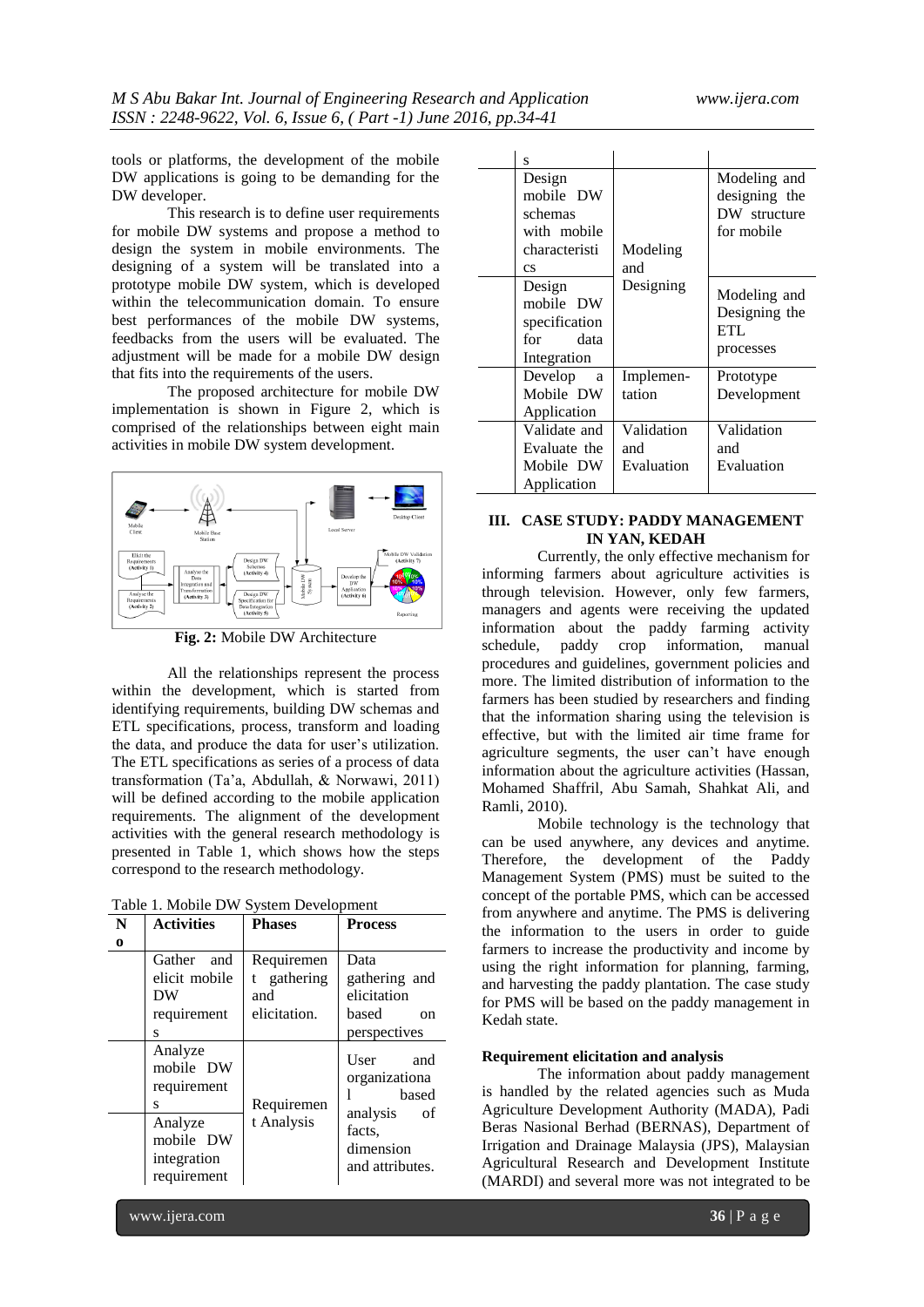one "database" that can be shared by the farmers, managers and agents, especially in helping farmers for farming their paddy plantation.

The Paddy Management System includes the process of gathering, processing, storing and distributing of data to carry out the operation functions of the farm in the form of the information needed (Sorensen et al., 2010). In order to collect and process data, interviews have been conducted with the farmers to identify the requirement of the system. In addition, we also carry out a literature reading to get more information about the requirement of paddy management. The results from the interview sessions and literature reading can be formulated into the system requirement as Figure 3.



**Fig. 3:** Paddy Planting Practices

Mobile DW in PMS consist of data that developed from several databases that supply the information to the system as shown in Figure 3. Each of the databases comes from a different location and combined as the DW system for integration and data analysis. The requirements collected and analysts will be used to design the DW according the mobile elements. Each data is analysis to the specific user level and location. The data provided to the DW system will display the information for the PMS users, including the important information or announcement from the information provider. Indeed, the information can be shared among farmers by using mobile devices and can be accessed anywhere, any devices and anytime with the availability of the internet connection.



**Fig. 4:** The User Domain for PMS



**Fig. 5**. The Use Case of the PMS

Based on the Figure 4, the various data sources are collected from several related agencies in different locations. Each of the agencies supplied the data to the DW and performs the analysis and integration to load the required data into the DW. The information produced from the analysis is ready to access by the farmers, managers and agents as shown in use case model in Figure 5. The functions showed in Figure 5 are used to design the mobile DW structure for portable PMS. The main information provided by the DW comprises of seed analysis, fertilizer analysis, farming scheduling analysis, and control analysis. The evaluation will determine the correctness of the DW model through expert review. The result of the DW model is used to develop the prototype for PMS it will simulate the functionality of PMS to deliver the information as requested by the farmers or agencies.

#### **Mobile Data Warehouse Design**

The mobile DW is designed based on the dimensional modeling that contains fact, dimension and measure components in the table schema. Based on the requirement analysis presented in Figure 5, the components of DW model are listed in Table 2.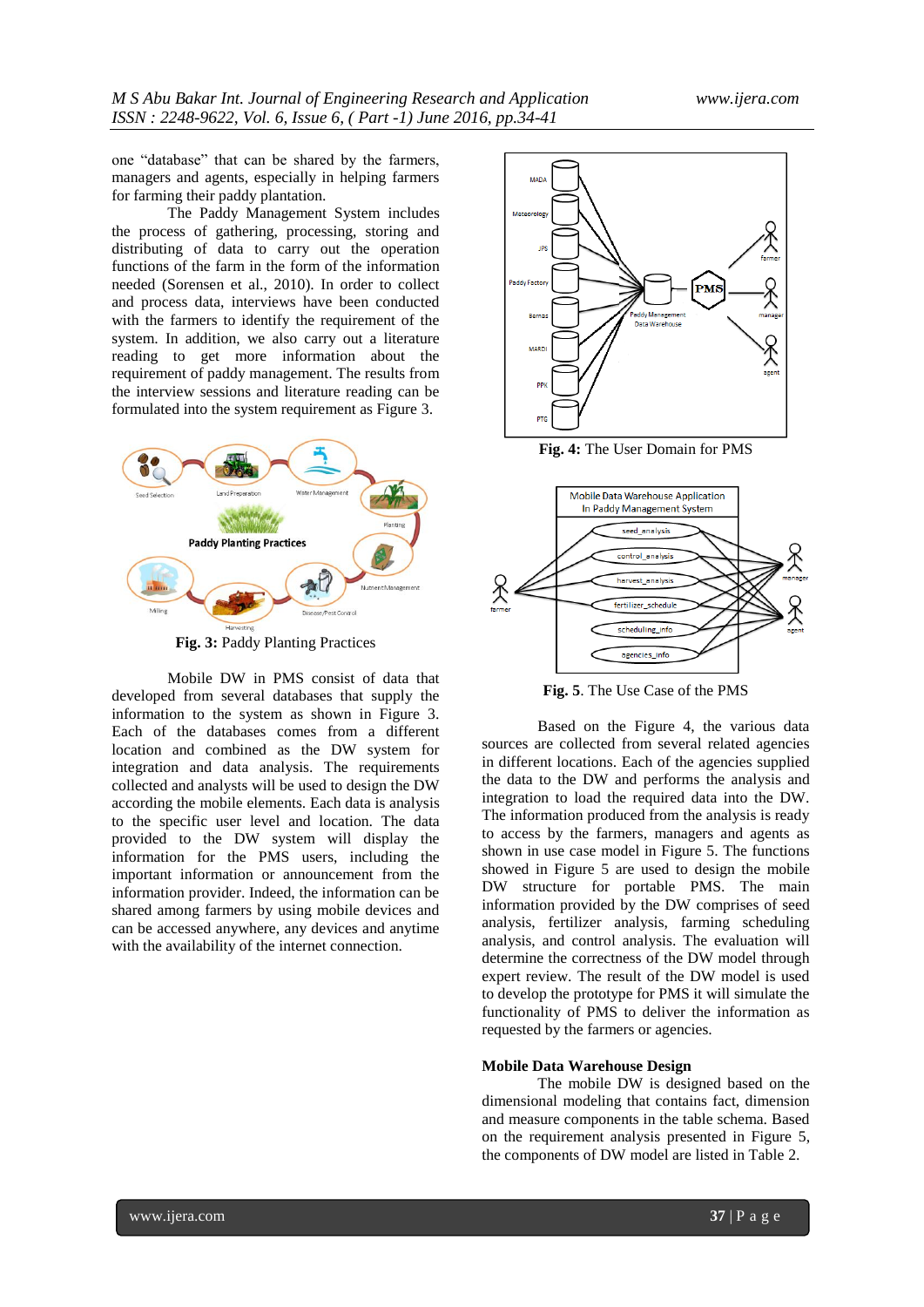| <b>Table 2:</b> Components of DW Model for PMS |                                                                                                                                                                    |  |  |
|------------------------------------------------|--------------------------------------------------------------------------------------------------------------------------------------------------------------------|--|--|
| DW                                             | <b>Description</b>                                                                                                                                                 |  |  |
| <b>Components</b>                              |                                                                                                                                                                    |  |  |
| Fact                                           | Paddy Farming                                                                                                                                                      |  |  |
| <b>Dimensions</b>                              | Season, Farmer, Seed, Crop,<br>Lot                                                                                                                                 |  |  |
| Measures                                       | Size, Yield, Farming Cost,<br>Profit Cost, Seed Cost, Plough<br>Cost, Fertilizer Cost, Poison<br>Cost, Harvest Cost, Subsidies<br>Cost, Other Cost, Percent Profit |  |  |

The measures defined the information required by the users, which are comprised of total cost of farming such as seeds, plough, fertilizer, and poison. Other information is size area, yield, cost profit, subsidies cost, harvest cost, and percent profit. All these components are presented in DW modeling as shown in Figure 6.



**Fig. 6.** Mobile DW Model for the PMS

## **Prototype for PMS**

The PMS prototype consists of the six functions of seed analysis, control analysis, harvest analysis, fertilizer schedule, scheduling info, and agency info stated in the use case. All of these functions developed based on the data stored in the DW for PMS. The prototype is developed using the Microsoft Visual Studio 2010 based on the Microsoft ASP.NET MVC framework and Microsoft.NET 4.5 framework that connected to the DW system that build on the Microsoft SQL Server 2008.

The interfaces are designed for mobile characteristics and all of the functions can be accessed by mobile devices and personal computer. It is important to make sure the user of the mobile devices can access, read and use the system smoothly. The system also can be accessed from the computer with the web browser interface. An example of the interfaces designed for PMS is shown in Figure 7 and Figure 8.



**Fig. 7:** Main Menu

| <b>SISTEM PENGURUSAN PADI</b><br>Selamat Datang admin! [ Log Keluar ] |                            |
|-----------------------------------------------------------------------|----------------------------|
| [ Kembali ]                                                           |                            |
| Analisis Pemilihan Benih Padi                                         |                            |
| Keluasan Sawah: 4 - Lot                                               |                            |
| Kedalaman Air:                                                        | $15 - cm$                  |
| Jenis Tanah:                                                          | Organosol =                |
| Ancaman<br>Penyakit:                                                  | Karah Padi                 |
|                                                                       | Analisis                   |
| Result                                                                |                            |
| Jenis Benih:                                                          | MR220                      |
|                                                                       | Matang                     |
|                                                                       | Fig. 8: Sood Applysis Dogo |

**Fig. 8:** Seed Analysis Page.

Figure 7 shows the main menu of the PMS, and Figure 8 shows one of the analysis functions provided by the prototype system that is the seed analysis system. This function is for determining the suitable seed for the planting process of the paddy field. The attributes such as field size, water level, type of soil and decease are shown in the area. The entire attribute insert to the system or by collecting the information for the personal user information, the system will determine the suitable seed for the planting process.

#### **IV. EVALUATION**

The model evaluation was done by using expert review technique. Two focus group sessions were conducted. The purposed of the session is to get feedback from the experts (nine experts) on the DW mobile model and developed prototype. The sessions involved two rounds; the first was open discussion where they were asked eight of quality model dimensions that are visibility, complexity, compatibility, flexibility, clarity, effectiveness, manageability, and evolutionary of the model. The second round required the respondents to go through the prototype of PMS. The respondents were asked to complete an instrument measuring eight dimensions indicates in the research. The result shows the proposed model generally has moderate strength of five dimensions and high strength in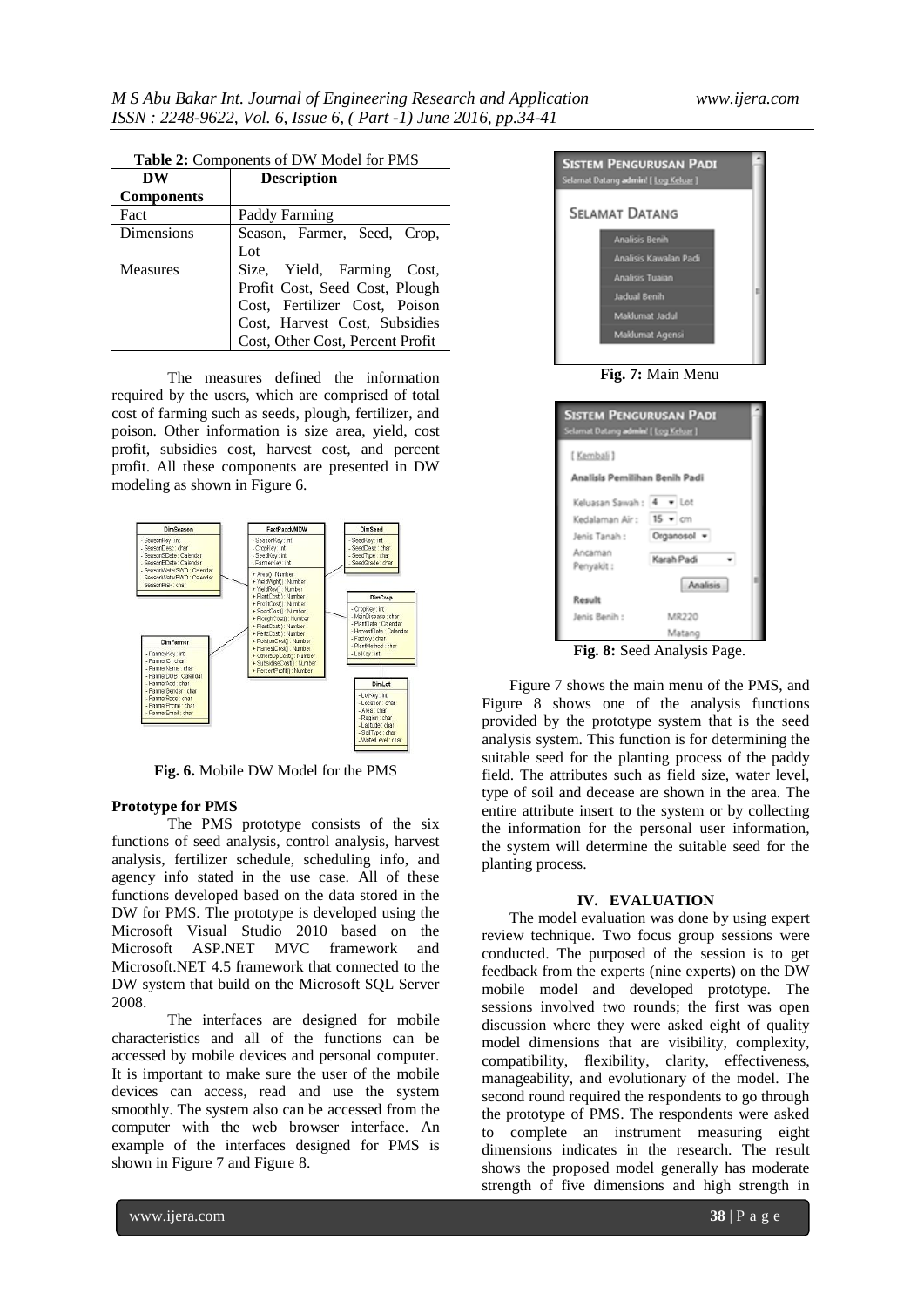three dimensions that are visibility, clarity, and effectiveness. The strength of the model can be illustrated in Figure 9.



#### **V. RESEARCH WORKS**

Since 1999, several methods and approaches have been suggested to develop and implement the mobile DW due to the emergence of mobile technology. Most of the suggestions are interested in the method to implement the DW system in mobile environments. However, we argued, a new method is required in order to design and implement a mobile DW-based application due to the current DW system always depended on the success of the DW design process (Inmon, 1992; Kimball, 1996; Lujan-Mora, 2005; Rizzi, 2007). Existing methods were not focused on the design process, and neglected the important roles of mobile functionalities. Generally, a review of various methods and approaches used in the design and implement mobile DW system is shown in the Table 3.

|  | Table 3: Methods Used in Mobile DW System |  |
|--|-------------------------------------------|--|
|--|-------------------------------------------|--|

|                   | Table 3: Methods Used in Mobile DW System |                   | <i>al.</i> (2008) | Management           |
|-------------------|-------------------------------------------|-------------------|-------------------|----------------------|
| <b>Researche</b>  | Methods Used for                          | <b>Descriptio</b> |                   | Mobile<br>D.         |
| r/Develop         | <b>Mobile DW</b>                          | $\mathbf n$       |                   | Warehouse System     |
| er                |                                           |                   |                   |                      |
| Ken               | Mobile Warehousing                        | Propose a         |                   |                      |
| (1999)            | System (MoWS)                             | framework         |                   |                      |
|                   |                                           | to                |                   |                      |
|                   |                                           | investigate       |                   |                      |
|                   |                                           | issues for        |                   |                      |
|                   |                                           | improving         |                   |                      |
|                   |                                           | the               | Oueslati &        | Mobile<br>Informati  |
|                   |                                           | performan         | Akaichi           | Collectors' Trajecto |
|                   |                                           | ce of query       | (2010)            | Data Warehouse       |
|                   |                                           | processing        |                   |                      |
|                   |                                           |                   |                   |                      |
| Stanoi<br>et      | Warehousing<br>Data                       | Propose           |                   |                      |
| <i>al.</i> (1999) | Alternatives<br>for                       | technique         |                   |                      |
|                   | <b>Mobile Environments</b>                | for               |                   |                      |
|                   |                                           | managing          |                   |                      |
|                   |                                           | DW<br>in          |                   |                      |
|                   |                                           | mobile            |                   |                      |
|                   |                                           | environme         |                   |                      |
|                   |                                           | nt                |                   |                      |

| Weippl<br>et<br>al. (2000)      | Mobile<br>Database<br>Agents for Building<br>Data Warehouses                          | Propose a<br>pragmatic<br>approach<br>for<br>applying<br>mobile<br>agent<br>technology<br>within<br>distributed<br>database<br>manageme<br>nt systems<br>(DBMSs)                            |
|---------------------------------|---------------------------------------------------------------------------------------|---------------------------------------------------------------------------------------------------------------------------------------------------------------------------------------------|
| Choy et al.<br>(2000)           | Distributed Database<br>Mobile<br>Design<br>for<br>Geographical<br>Applications       | Investigate<br>GIS-based<br>system and<br>propose<br>system<br>architectur<br>e for ATIS<br>that<br>based<br><b>GIS</b><br>on<br>and<br>distributed<br>database<br>(e.g., DW)<br>technology |
| Chi et al.<br>(2002)            | Agent Warehouse - A<br><b>New</b><br>Paradigm<br>for<br>Mobile<br>Agent<br>Deployment | Describes<br>novel<br>a<br>concept of<br>agent's<br>warehouse                                                                                                                               |
| Huang<br>et<br>al. (2008)       | Cache<br>Intelligent<br>for<br>Management<br>Mobile<br>Data<br>Warehouse Systems      | Proposes<br>an<br>intelligent<br>cache<br>mechanis<br>for<br>m<br><sub>a</sub><br><b>DW</b><br>system in a<br>mobile<br>environme<br>nt                                                     |
| Oueslati &<br>Akaichi<br>(2010) | Mobile<br>Information<br><b>Collectors' Trajectory</b><br>Data Warehouse              | Analyze<br>complex<br>phenomen<br>involve<br>a<br>moving<br>objects,<br>Trajectory<br>DW.<br>for<br>decision<br>problems<br>concerned<br>with<br>mobility                                   |

www.ijera.com **39** | P a g e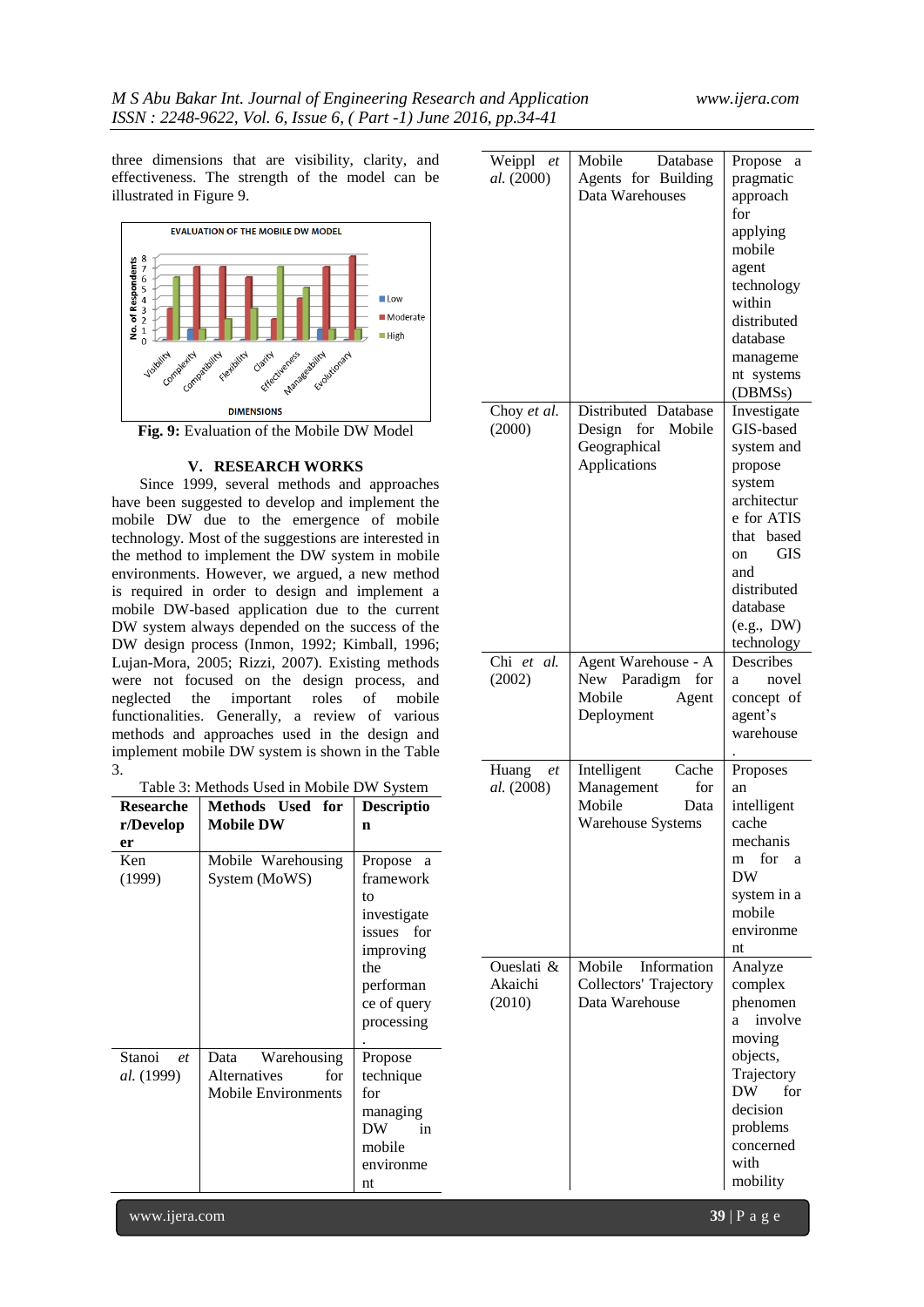| Gaspar et<br><i>al.</i> (2011)  | Design<br>and<br>implementation of a<br>client warehouse<br>application over an<br>enterprise resource<br>planning system for<br>mobile devices | Proposes a<br>client<br>warehouse<br>application<br>over<br>Microsoft<br>Dynamics<br>Navision<br>5.0 ERP |
|---------------------------------|-------------------------------------------------------------------------------------------------------------------------------------------------|----------------------------------------------------------------------------------------------------------|
| Motskin et<br><i>al.</i> (2011) | <b>Network</b><br>Warehouses:<br><b>Efficient</b> Information<br>Distribution<br>to<br>Mobile Users                                             | Propose a<br>strategy to<br>distribute<br>select a set<br>of well-<br>placed<br>nodes<br>(warehous<br>e) |

#### **VI. CONCLUSION**

This research aims to model and design the DW system for mobile environments. A variant dimension modeling technique is suggested to enhance the DW modeling for accommodating the mobility characteristics of the DW design. Indeed, knowledge in mobile computing is required to understand the process involved in the mobile DW design. This is important to ensure the DW design will fulfill the requirements of mobile characteristics and support the implementation of the DW system in a mobile environment. The information about Paddy Management System (PMS) is used for testing the proposed mobile DW modeling. The farmers, managers and agencies of MADA, MARDI, JPS and other related agencies will be provided the mobile technology that can use the PMS anywhere, any devices and anytime. The PMS shares the valuable information on the agriculture, specifically for paddy plantation to be useful for the users and make their farming activity easy, direct and successful regardless location, devices and time. By using the PMS, it is encouraging the farmers, managers and agencies in paddy planting activity make better decision, and keep informed about their planting activities instantly.

#### **ACKNOWLEDGEMENTS**

This work was supported by the Grant Leadership Development Scheme (LEADS). The authors wish to thank the Ministry of Higher Education of Malaysia (MOHE) and Research Innovation and Management Center (RIMC) of Universiti Utara Malaysia (UUM) for providing the opportunities to perform this research.

#### **REFERENCES**

- [1]. Borg, A., & White, D. (2010). Mobile BI: Actionable Intelligence for the Agile Enterprise: Aberdeen Group.
- [2]. Choy, M. K., & Leong, M.-P. H. V. (2000). Distributed Database Design for Mobile Geographical Applications. JOURNAL OF DATABASE MANAGEMENT, 11(1), 3- 15.
- [3]. Evelson, B., & Yakkundi, A. (2012). The Future Of BI - Top 10 Business Intelligence Predictions For 2012 [Electronic Version]. Information Management. Retrieved 20/1/2012.
- [4]. Gaspar, V., Madarasz, L., Paralic, J., & Tenaiova, K. (2011). Design and implementation of a client warehouse application over an enterprise resource planning system for mobile devices. 3rd IEEE International Symposium on Logistics and Industrial Informatics (LINDI)
- [5]. Huang, S., Lin, B., & Deng, Q. (2008). Intelligent Cache Management for Mobile Data Warehouse Systems. In J. Wang (Ed.), Data Warehousing and Mining: Concepts, Methodologies, Tools, and Applications (pp. 1539-1556). doi:10.4018/978-1-59904-951-9.ch088
- [6]. Inmon, W. H. (1992). Building the data warehouse: Wellesley.
- [7]. Ken, L. C.-k. (1999). Data warehousing support for mobile environment. Hong Kong Polytechnic University.
- [8]. Kern, J. (2012). How to Manage Top Trends of 2012 [Electronic Version]. Information Management. Retrieved 5/3/2012.
- [9]. Ketmaneechairat, H. (2014). Searching Application for Southern Thailand Travel Guide on iPhone, 195–200.
- [10]. Kimball, R. (1996). The Data Warehouse Toolkit - Practical Techniques for Building Dimensional Data Warehouses: John Wiley & Son.
- [11]. Lujan-Mora, S. (2005). Data Warehouse Design With UML. Unpublished PhD, University of Alicante.
- [12]. Md. Salleh Hassan, Hayrol Azril Mohamed Shaffril, Bahaman Abu Samah, Muhamad Sham Shahkat Ali, & Nor Sabila Ramli. (2010). Agriculture Communication in Malaysia: The Current Situation. American Journal of Agriculture and Biological Sciences 5(3), 389-396.
- [13]. Motskin, A., Downes, I., Kusy, B., Gnawali, O., & Guibas, L. (2011). Network